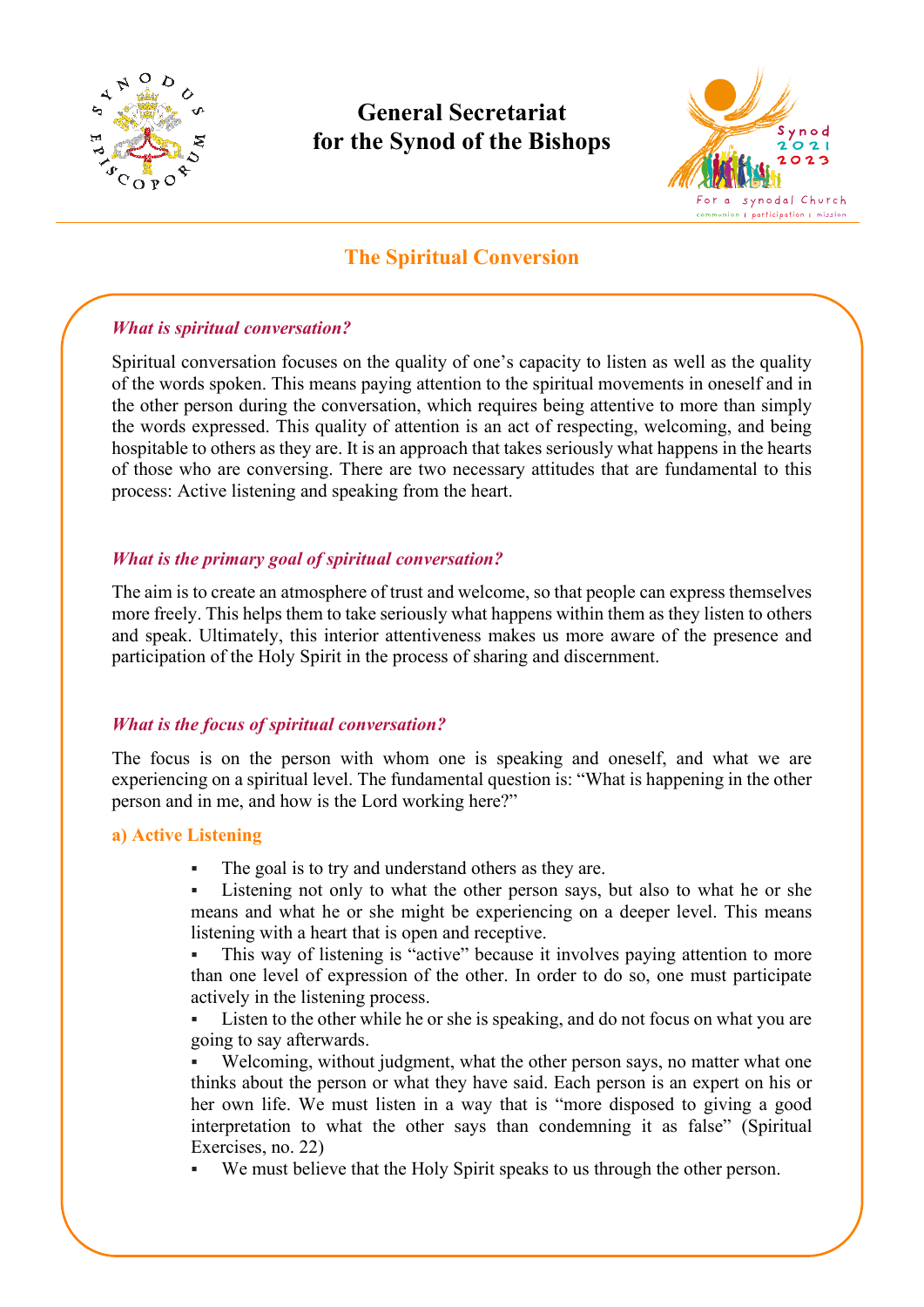Welcoming without prejudice is a deep way of welcoming the other in his or her radical uniqueness.

 Active listening is letting oneself be influenced by the other and learn from the other.

 Active listening is demanding because it requires humility, openness, patience, and involvement, but it is an effective way of taking others seriously.

# **b) Speaking from the Heart**

 This means sincerely expressing oneself, one's experience, one's sentiments and thoughts.

 It involves speaking about one's own experience and what one truly thinks and feels.

 We take responsibility not only for what we say, but also for what we feel. We do not blame others for what we feel.

Share the truth as we see it and as we live it, but do not impose it.

 Speaking from the heart is offering a generous gift to the other, in return for being actively listened to.

 This process is greatly enriched by a regular personal practice of the Examen Prayer. Without a habit of discernment and knowledge of oneself, one cannot actively listen or speak from the heart.

#### *What are the desired attitudes for spiritual conversation?*

- Active and attentive listening
- Listen to others without judgment
- Pay attention not only to the words, but also to the tone and feelings of the speaker
- Avoid the temptation of using the time to prepare what you will say instead of listening
- Intentional speaking
- Express your experiences, thoughts, and feelings as clearly as you can
- Listen actively to yourself, mindful of your own thoughts and feelings as you speak
- Monitor possible tendencies to be self-centred when speaking